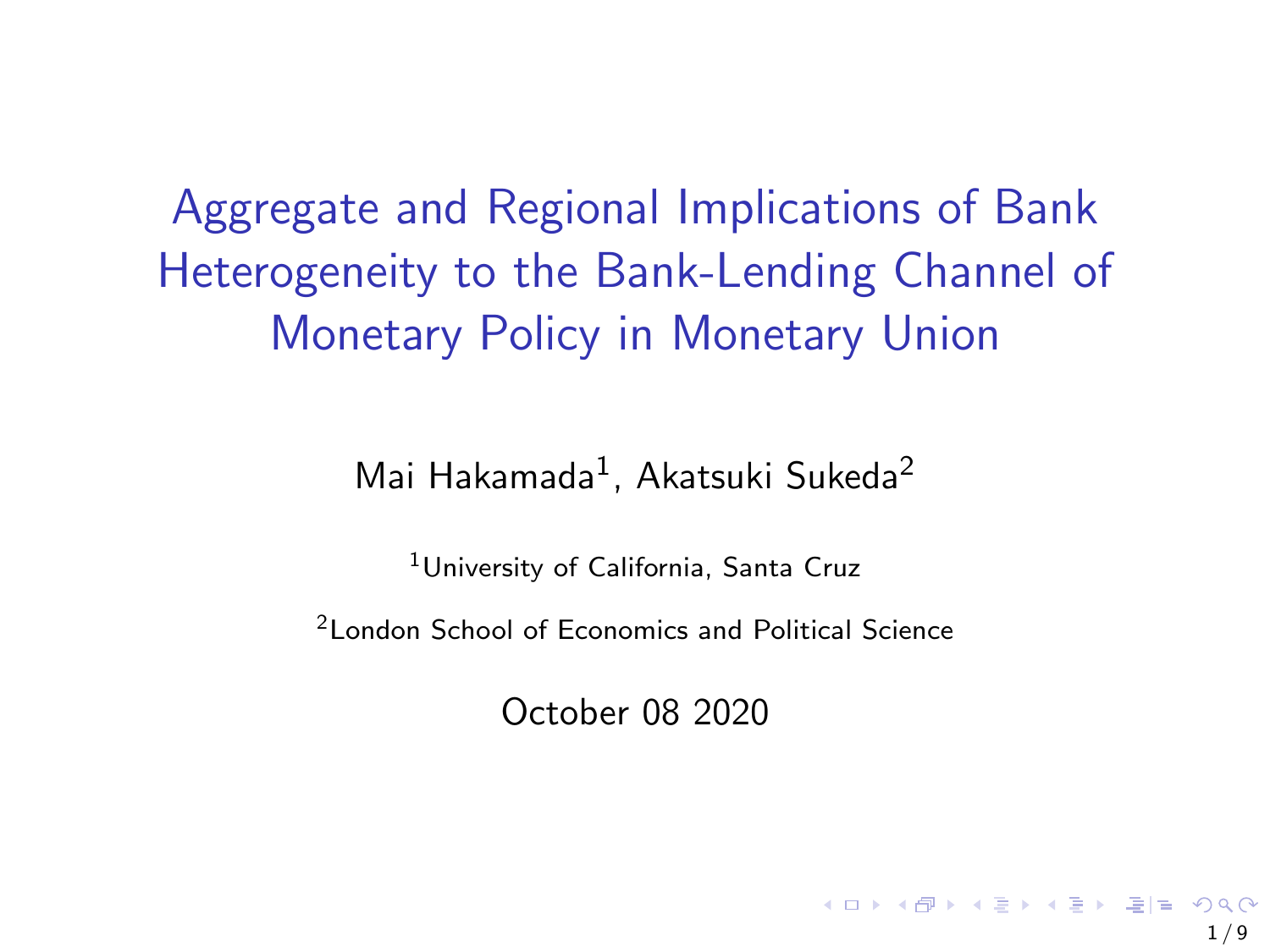### Research Question

- We observe huge heterogeneities in banks' net interest income and leverage ratio
	- $\triangleright$  This is at odds with the assumption of homogeneous degree of the financial friction
- When regional heterogeneity of the financial friction is taken into account, what are the implications of the union-wide monetary policy?
	- $\triangleright$  Does different degree of the financial friction imply different effectiveness of monetary policy?
- Does using a model imply different degree of financial friction compared to the case only micro data is used without a model?
	- In models, we can track behaviors of all the agents and macroeconomic interactions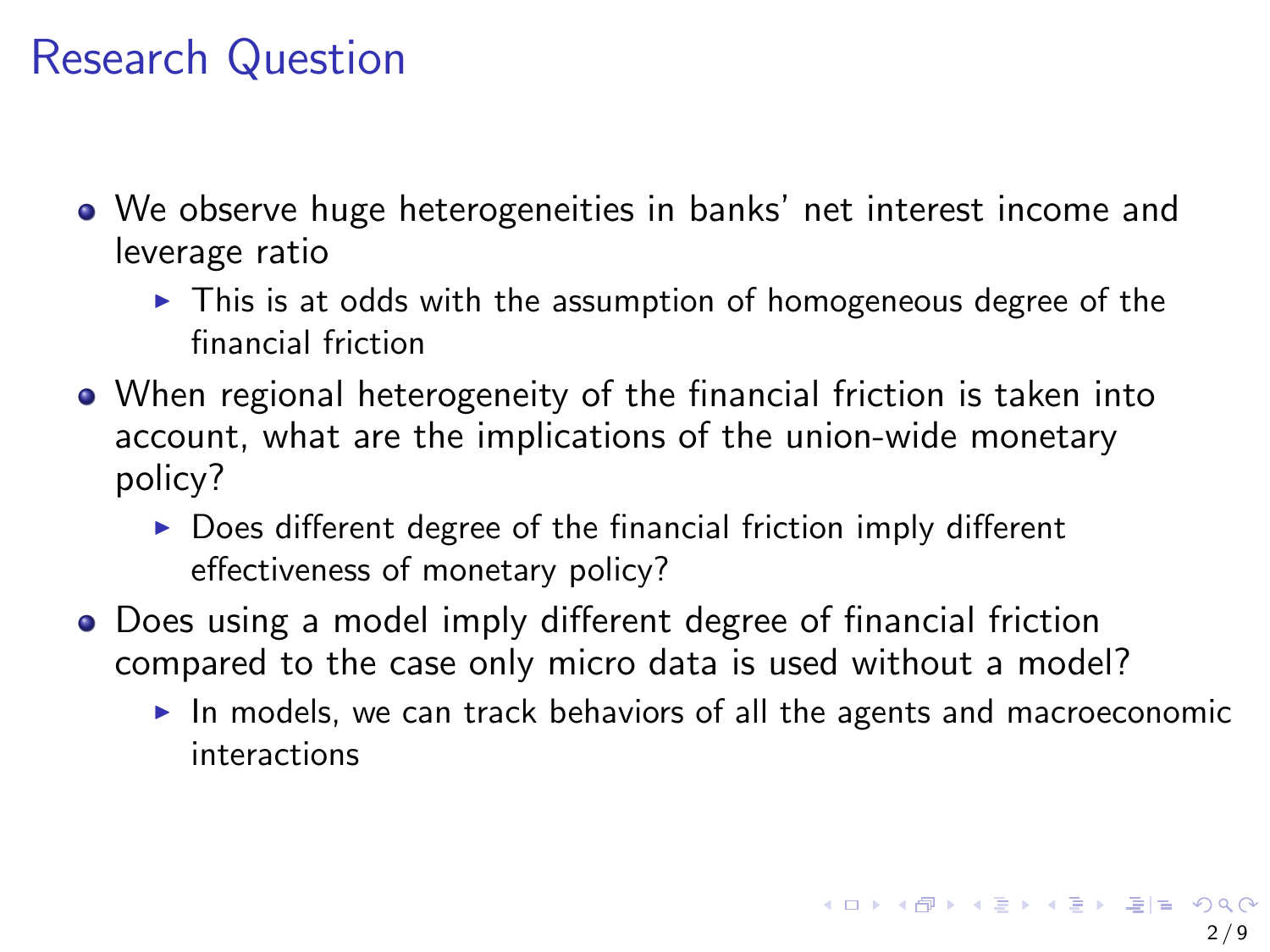Figure: Banks' Net Interest Income (%) (Left) and Market Value Bank Leverage (Right): Core (top) vs Peripheral (bottom) countries



3 / 9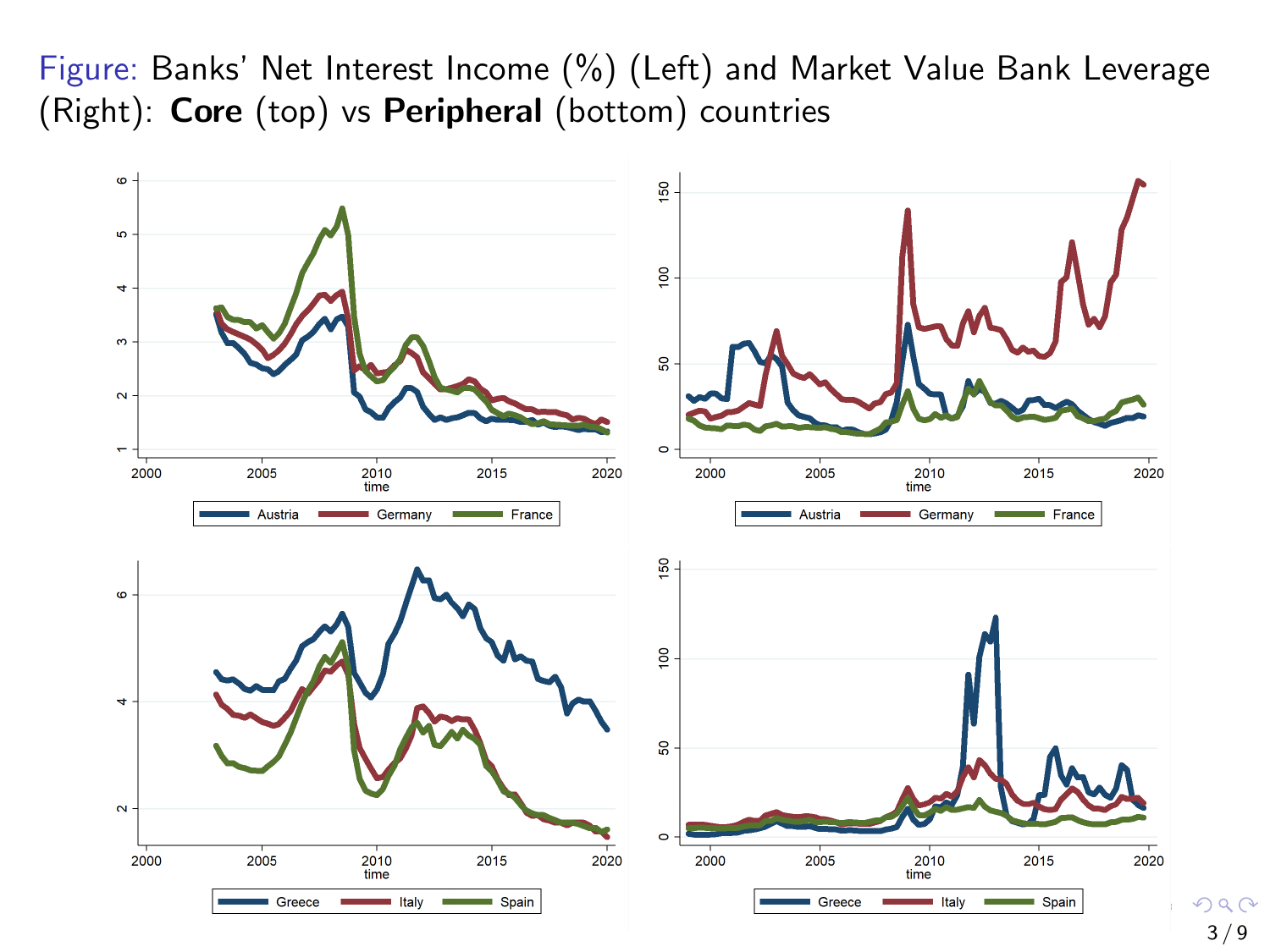# <span id="page-3-0"></span>What We Do

- 1 New-Keynesian with financial acceleration: Gertler and Karadi (2011)
	- $\triangleright$  Monetary policy bank lending channel
- 2 Two country, monetary union, complete market model: Groll and Monacelli (forthcoming)
	- $\triangleright$  Single union with two regions, single monetary policy
- 3 Compare the estimates of the degrees of the financial friction
	- $\blacktriangleright$  Panel Regression
		- $\star$  We observe data on each EU country

#### **Results**

- In the model, the effects of monetary policy depends on the degree of the financial friction
	- $\triangleright$  The monetary policy works more when the degree of financial friction is lower
- The estimates of the financial friction is much tighter in the periphery countries when estimated with panel regression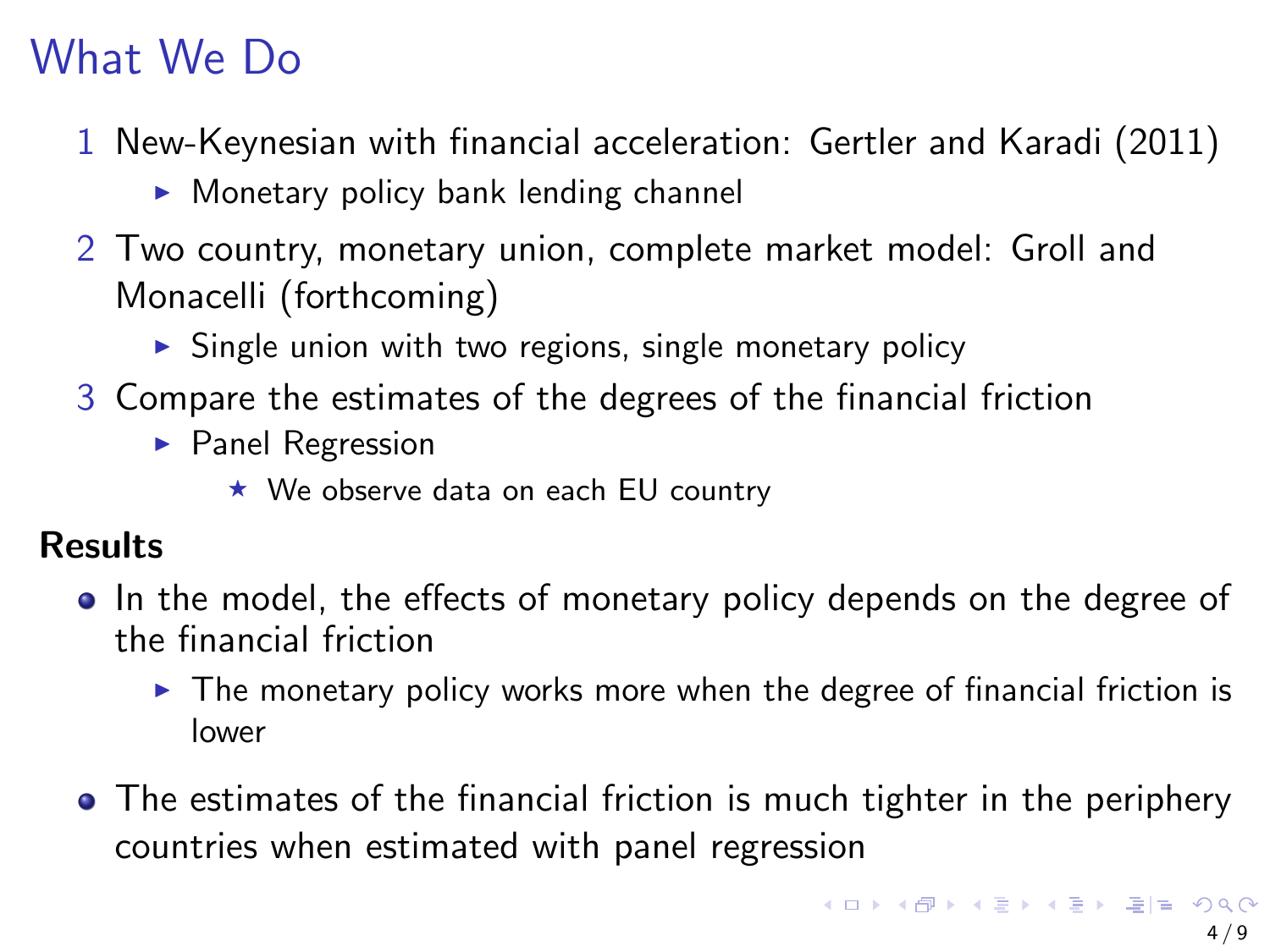# <span id="page-4-0"></span>Model Environment

- Single country with two states/regions, single central bank
	- $\blacktriangleright$  Two types of tradable goods: Home-produced goods and Foreign-produced goods
	- $\blacktriangleright$  Households in the two regions can borrow/lend between them, complete market
- Agents: Household, Bank, Intermediate firm, Capital goods producer, Retail firm, Central Bank
	- $\triangleright$  **Households:** Deposit to bank, and supply labor to intermediate firm.
	- $\triangleright$  Banks: Supply loans to intermediate firms by raising deposits from household.
	- $\triangleright$  Intermediate firms: They finance themselves from bank loan and produce intermediate goods.
	- $\triangleright$  Capital goods producers: Produce capital under adjustment cost of investment.
	- $\triangleright$  Retail firms: Produce final goods while set prices under infrequent Calvo pricing opportunity.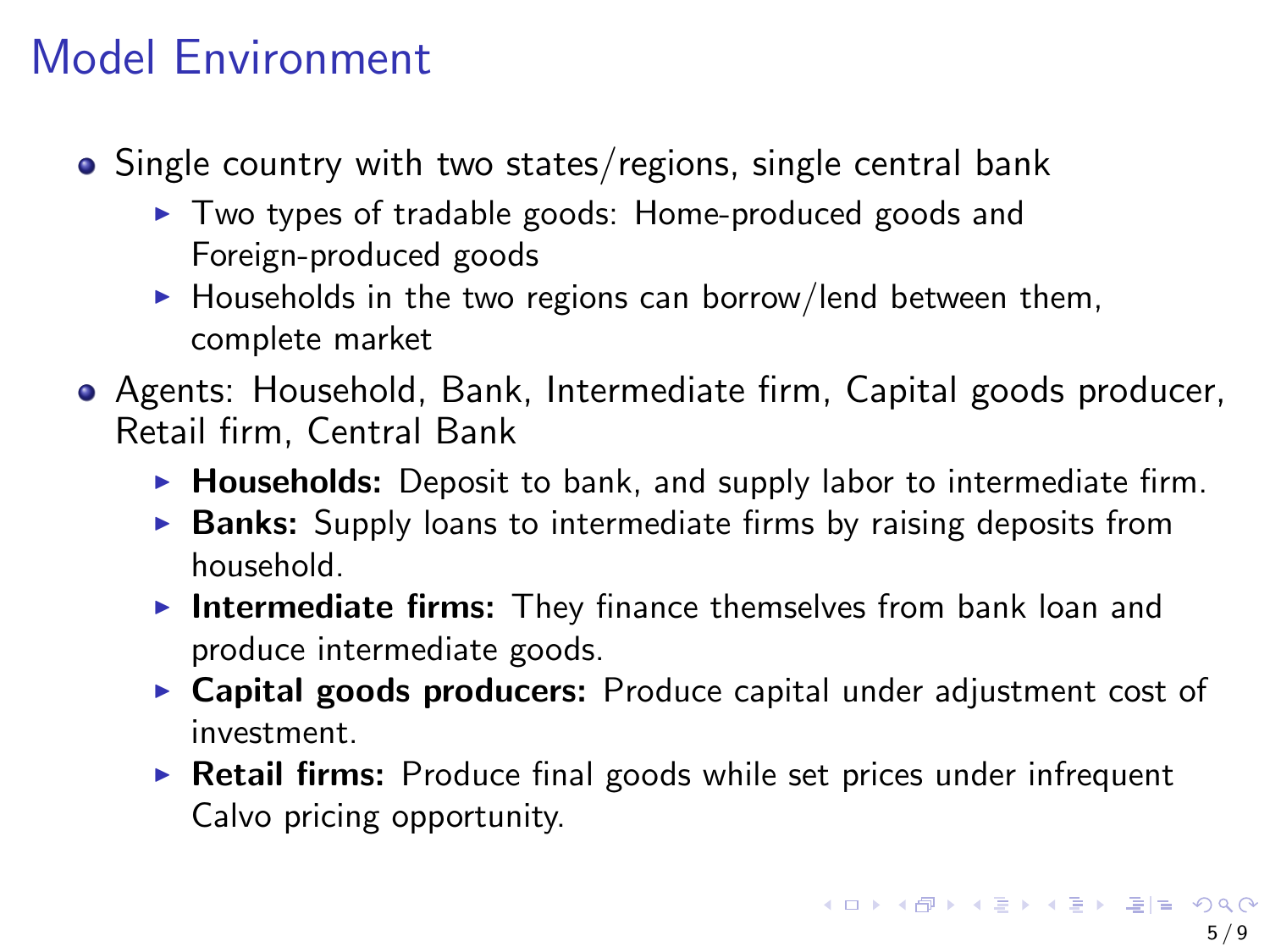#### <span id="page-5-0"></span>Bank Optimization and Risk Sharing

• Bank faces incentive constraint  $V_t \geq \theta Q_t s_t$  which induces spreads

$$
E_t \tilde{\Lambda}_{t,t+1}[(R_{k,t+1} - R_{t+1})] = \theta \frac{\lambda_t}{1 + \lambda_t}
$$
 (1)

Consumption of home-produced and foreign-produced goods

$$
C_t \equiv \left[ (1 - \gamma)^{\frac{1}{\eta}} C_{H,t}^{\frac{\eta - 1}{\eta}} + \gamma^{\frac{1}{\eta}} C_{F,t}^{\frac{\eta - 1}{\eta}} \right]^{\frac{\eta}{\eta - 1}}
$$
  

$$
\gamma \equiv (1 - n)\alpha
$$
 (3)

where *n* is the relative size of Home,  $1 - \alpha$  is home bias • Risk sharing condition

$$
(1 - \gamma - \gamma^*)T_t = \sigma(c_t - c_t^*)
$$
  
\n
$$
T_t \equiv \frac{P_{F,t}}{P_{H,t}}
$$
\n(4)

► Wh[e](#page-6-0)n  $\alpha = 0$  $\alpha = 0$  $\alpha = 0$  (no ho[m](#page-6-0)[e](#page-4-0) bias) and  $n = 1/2$  [\(sa](#page-4-0)me [siz](#page-5-0)e[\),](#page-3-0)  $C_t = C_t^*$  $C_t = C_t^*$  $C_t = C_t^*$ 6 / 9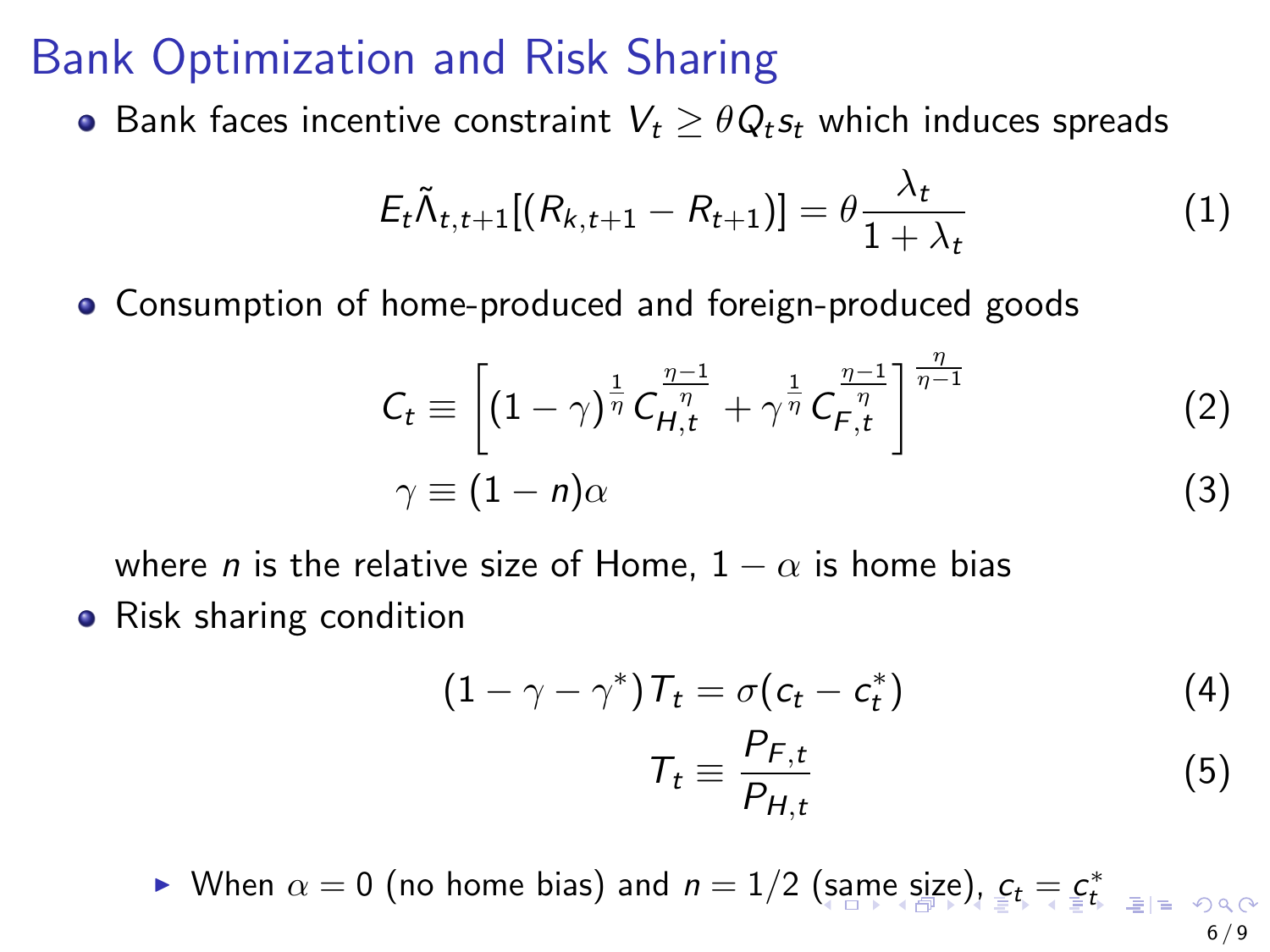#### <span id="page-6-0"></span>Estimation: Panel Regression

• Based on the structural equation,

$$
\frac{L_t^i}{N_t^i} = \frac{E_t R_{t+1}^i}{\theta - E_t [R_{t+1}^{K,i} - R_{t+1}^i]}.
$$
(6)

• Estimate the following equation.

$$
L_t^i = \alpha^i + \beta_1^i R_{t+1}^i + \beta_2^i N_t^i + \beta_3^i \text{Spread}_{t+1}^i + D_t + \epsilon_t^i. \tag{7}
$$

where  $D_t$  is control variables.

The structural relationship between  $\beta_2^i$  and  $\theta^i$  is

$$
\hat{\beta}_3^i = \frac{\beta \text{Spread}}{\theta - \beta \text{Spread}},\tag{8}
$$

K ロ ▶ K @ ▶ K 결 ▶ K 결 ▶ [결]일 ⊙ Q ⊙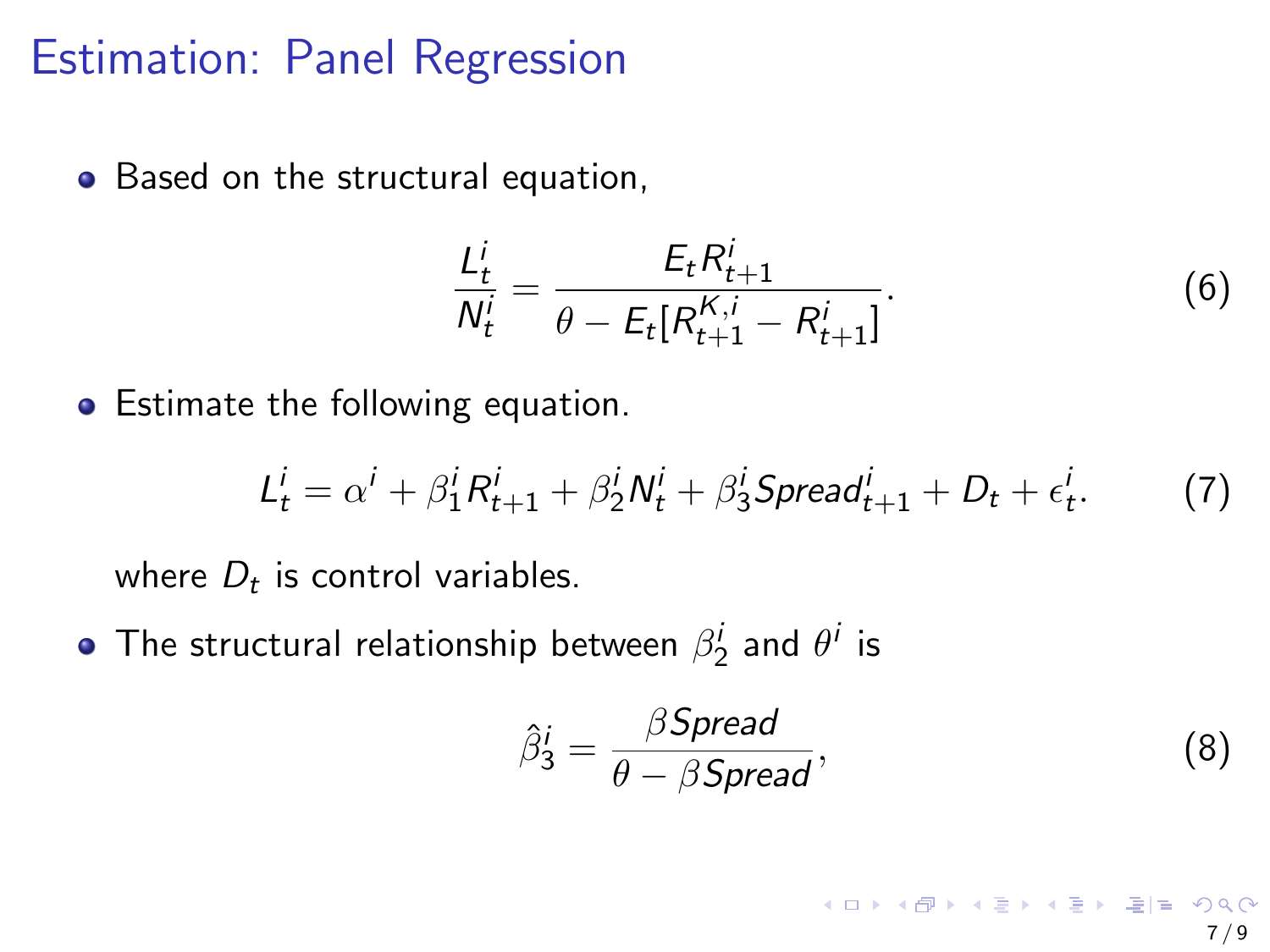# Estimation Results

|                             | (1)        | (2)        | (3)        |
|-----------------------------|------------|------------|------------|
| <b>VARIABLES</b>            | Aggregate  | Core       | Peripheral |
|                             |            |            |            |
| Deposit Rate                | 0.0139     | $0.648*$   | 1.140      |
|                             | (0.212)    | (0.342)    | (0.831)    |
| Bank Equity <sup>1</sup>    | $0.396***$ | $0.363**$  | $0.521**$  |
|                             | (0.113)    | (0.142)    | (0.234)    |
| $S$ preads <sup>2</sup>     | $5.612***$ | 8.753***   | 12.64**    |
|                             | (1.156)    | (1.588)    | (5.279)    |
| Lending Demand <sup>3</sup> | 0.00573    | $-0.00691$ | 0.00766    |
|                             | (0.00488)  | (0.00826)  | (0.00626)  |
| Constant                    | $9.251***$ | 7.270***   | $5.426**$  |
|                             | (1.446)    | (2.724)    | (2.716)    |
| Time FE                     | Yes        | Yes        | Yes        |
| Observations                | 116        | 59         | 57         |
| Number of country_id        | 8          | 4          | 4          |

• The implied values of the degree of financial degree are

$$
\hat{\theta}_{Peripheral} = 0.512, \ \hat{\theta}_{Core} = 0.260.
$$

 $1$ Logged value.

 $2A$ verage loan rate minus average deposit rate.

<sup>&</sup>lt;sup>3</sup>ECB Bank Lending Survey, net percentage of lending demand for small and medium size enterprises.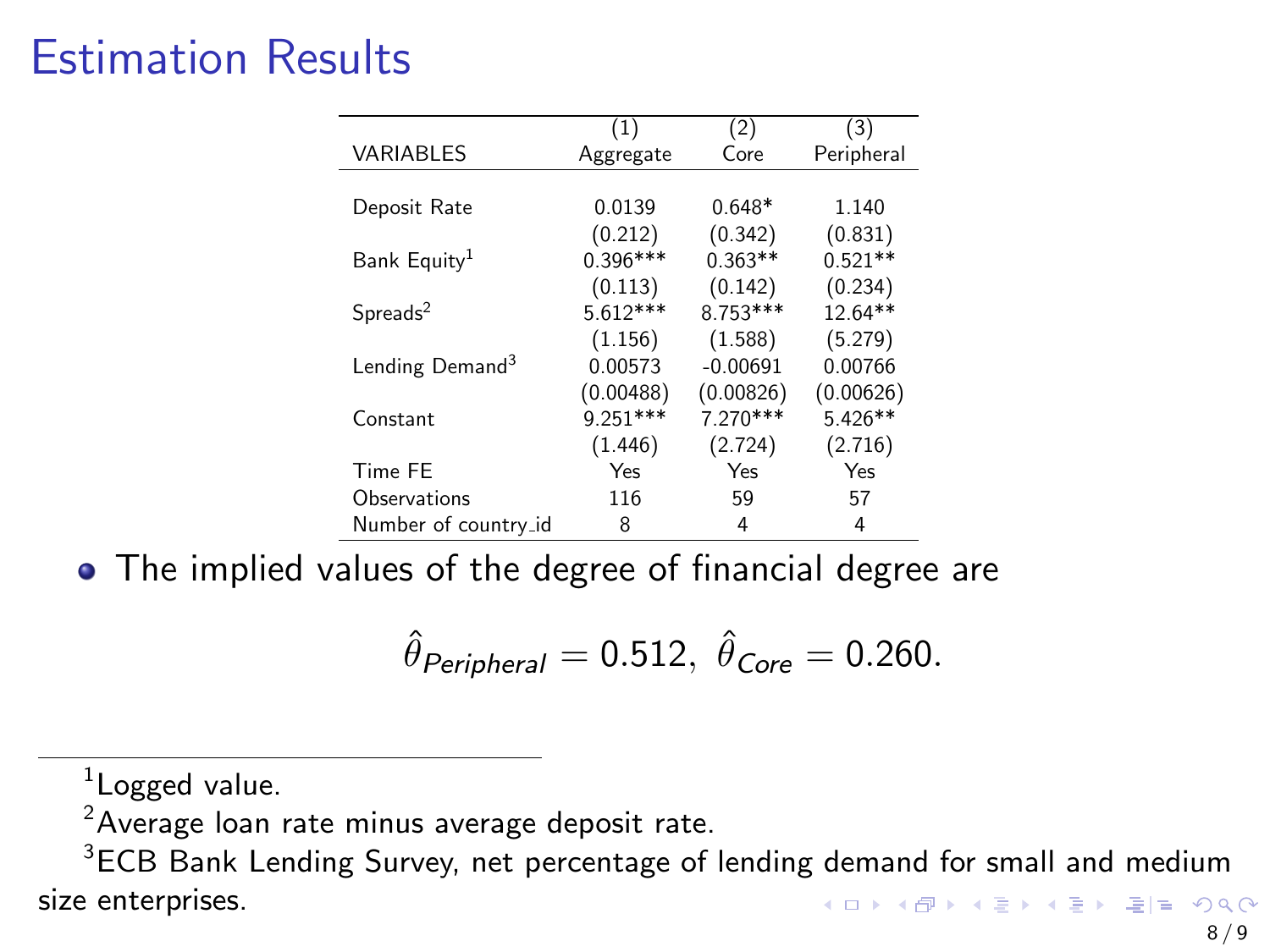#### <span id="page-8-0"></span>Simulation for core and peripheral countries



Interest Rate Shock

K ロ ▶ K @ ▶ K 결 ▶ K 결 ▶ [결]일 ⊙ Q ⊙ 9 / 9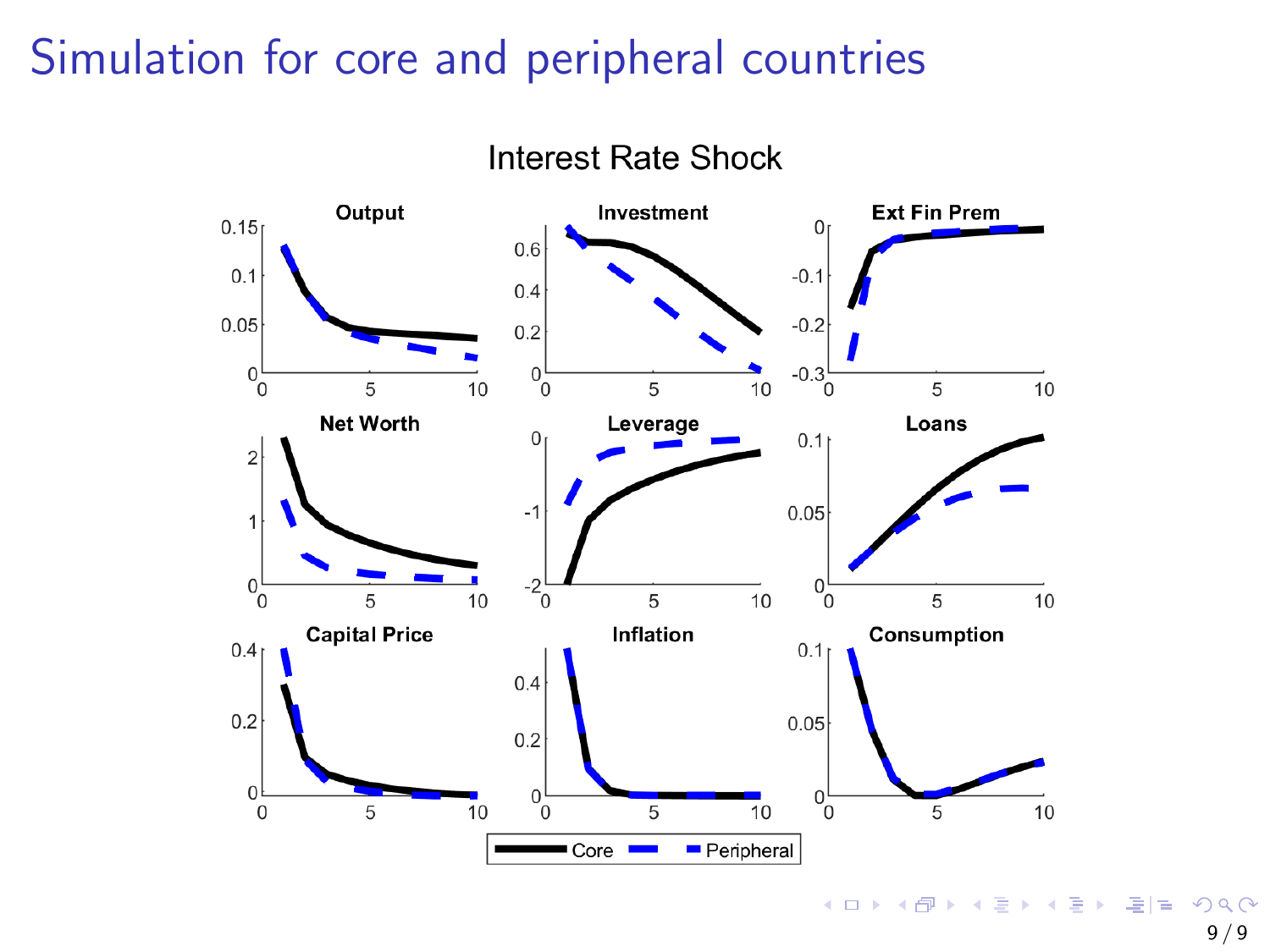### <span id="page-9-0"></span>Appendix: Conclusion

- With an union model with bank-lending channel, we studied how different degree of the financial friction affects the responses to monetary policy
- The region with tighter friction has smaller responses to monetary policy
- With data on EU countries, we estimate the degree of the financial friction with panel regression
- Core countries have much looser financial constraint and the peripheral countries have very tight financial constraint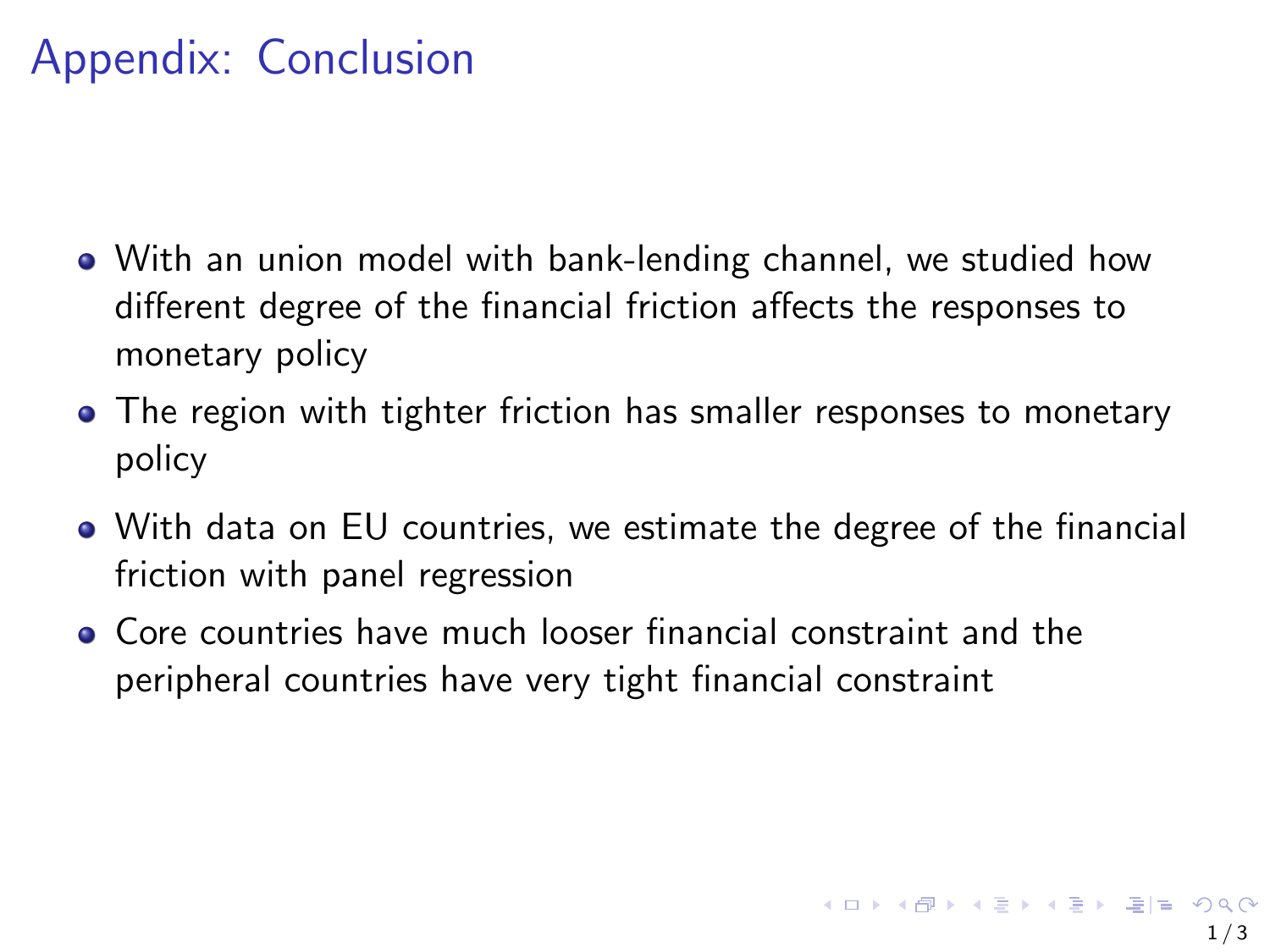### Appendix: Calibration

#### Table: Calibration

|                                 | Parameters                                    |       | Foreign |  |
|---------------------------------|-----------------------------------------------|-------|---------|--|
| <b>Financial Intermediaries</b> |                                               |       |         |  |
| $\chi$                          | Proportional transfer to the entering bankers |       | 0.002   |  |
| $\sigma$                        | Continuation rate of the bankers              |       | 0.972   |  |
| $\theta$                        | Fraction of asset that can be diverted        | 0.260 | 0.512   |  |
| $efp_{ss}$                      | Steady-state external finance premium         |       | 0.0025  |  |
| Open economy                    |                                               |       |         |  |
| n                               | Relative size of Home region                  | 1/2   |         |  |
| $-\alpha$                       | The degree of Home bias                       | 0.6   | 0.6     |  |

This implies the steady-state level of leverage is 5.7773 in Home and 1.1208 in Foreign.